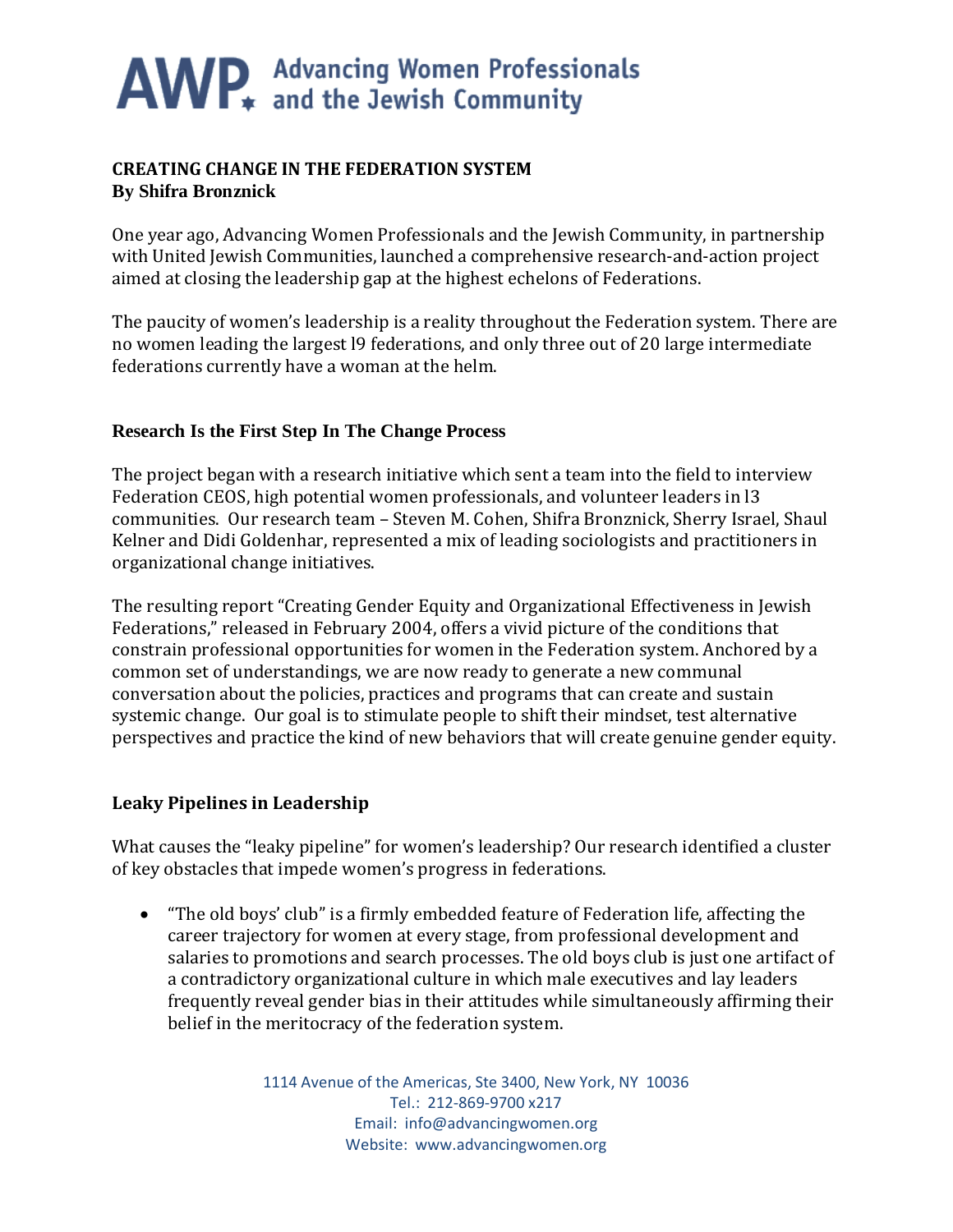- Perceptions about leadership and leadership style serve to exclude women professionals from the Federation hierarchy. On the one hand, many male professional and lay leaders question whether women can be tough enough to execute the myriad responsibilities of a Federation CEO. On the other hand, an aggressive style is often perceived as a positive attribute in men and a negative characteristic in women.
- The capacity of women to solicit major annual gifts—a key consideration for higher level executive positions – was questioned by some male professional and lay leaders despite the growing numbers of women in senior fundraising posts and rising trends in women's philanthropy.
- The "24/6" lifestyle demanded of Federation CEOs is daunting to many young people, both men and women, but the relentless schedules place women at a greater disadvantage. The lack of institutional support for workplace flexibility makes it more likely that women's advancement to leadership positions will be permanently derailed as the result of even a temporary hiatus.
- Professional development is weak throughout the Federation system. In this area, women can be seen as the "canary in the mines," signaling the urgent need for quality supervision, effective mentoring and networking. While both men and women suffer from the lack of systematic professional development, women are affected disproportionately since the network for recruitment and referral for highlevel positions is largely male. Women are often excluded from business related gatherings where informal mentoring and networking takes place and have fewer opportunities to showcase their skills and broaden their expertise.

#### **Changing the System: Practical Interventions and Sustained Collaboration**

To analyze the findings, our research team consulted with three of the leading experts in gender equity initiatives – Professors Lotte Bailyn, Joyce Fletcher and Virginia Valian. Together, we concluded that long-term change will require a multi-dimensional strategy championed by the leadership and sustained by the collaboration of stakeholders throughout the system. We acknowledged that, as tempting as it might be simply to replicate successful change initiatives in academia, corporations or even foundations, we need to develop a program for change that learns from breakthroughs in other fields, but reflects the authentic values and specific needs of our own culture.

Change grafted onto an existing system often withers quickly while homegrown change tends to root more deeply over time. The following interventions are quite promising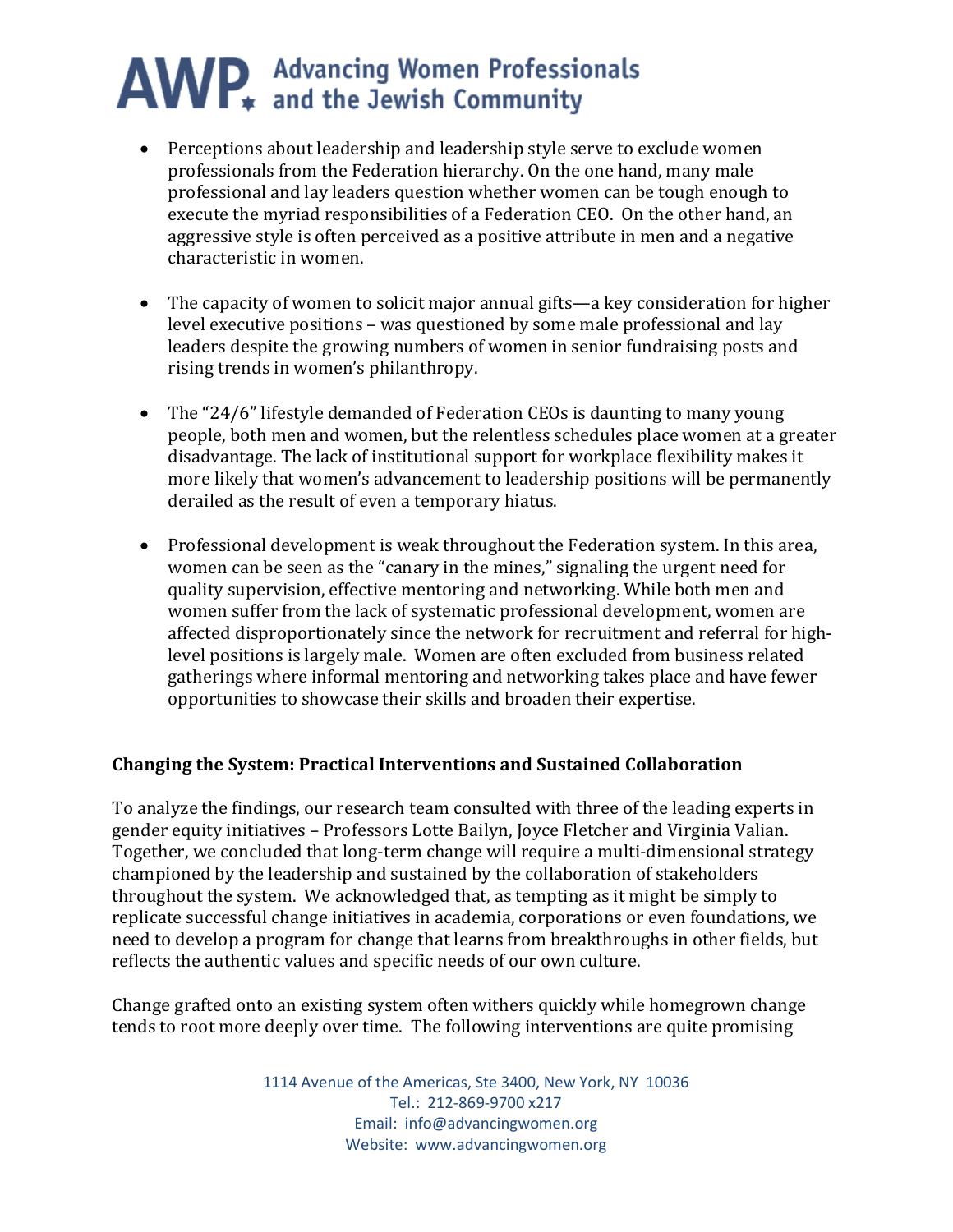because they emerged directly from the interviews and from subsequent discussions with Federation executives and lay leaders:

- Launching new programs to identify, cultivate and leverage women's leadership;
- Increasing participation of women in every venue, from United Jewish Communities' new Mandel Executive Development program to the top speakers' lists for the General Assembly;
- Collaborating on cross-organizational efforts to improve volunteer search processes and develop creative approaches to recruitment and relocation issues;
- Experimenting with local Federations on new models for organizational design and workplace flexibility, to help everyone work smarter, not just harder.

## **Making Change Happen: What We Know**

The AWP-UJC project flows directly from the work we have been doing with Ma'yan, to make visible the numbers of women who are in national leadership. Just as Ma'yan's report, Power and Parity, stimulated a new conversation about women's lay leadership in 1997, we expect to use the AWP-UJC report as the leverage for another round of engagement with organizational leaders about women's advancement.

While we are determined to bring women into top leadership in the Federation system, we know that the project will encounter resistance and cultural clashes. The changes we propose will not happen quickly. UJC's public partnership with AWP is encouraging, as it demonstrates the leadership's willingness to be experimental and transparent, with both our failures and successes taking place in full view.

At the same time, we are attempting to influence a consensus-driven culture which traditionally has turned its focus on external crises while steadfastly ignoring the weaknesses of its internal affairs. The boosterism of the federation system is driven by the fear of alienating major donors. This orientation towards painting a positive, blemish-free portrait has the potential to undermine our project's best intentions, which is to shed light on the problems as the first step in a sequenced program of creative improvement and innovation.

We must be mindful of the underside of Federation's "can-do" campaign culture. Since the release of our report, many leaders have said, "Give us the action plan." But how often are pre-packaged recommendations taken to heart and rolled out with conviction? While our report offers strategies for developing practical recommendations, we have resisted presenting formulas and timelines. To have real impact, our public experiments must be